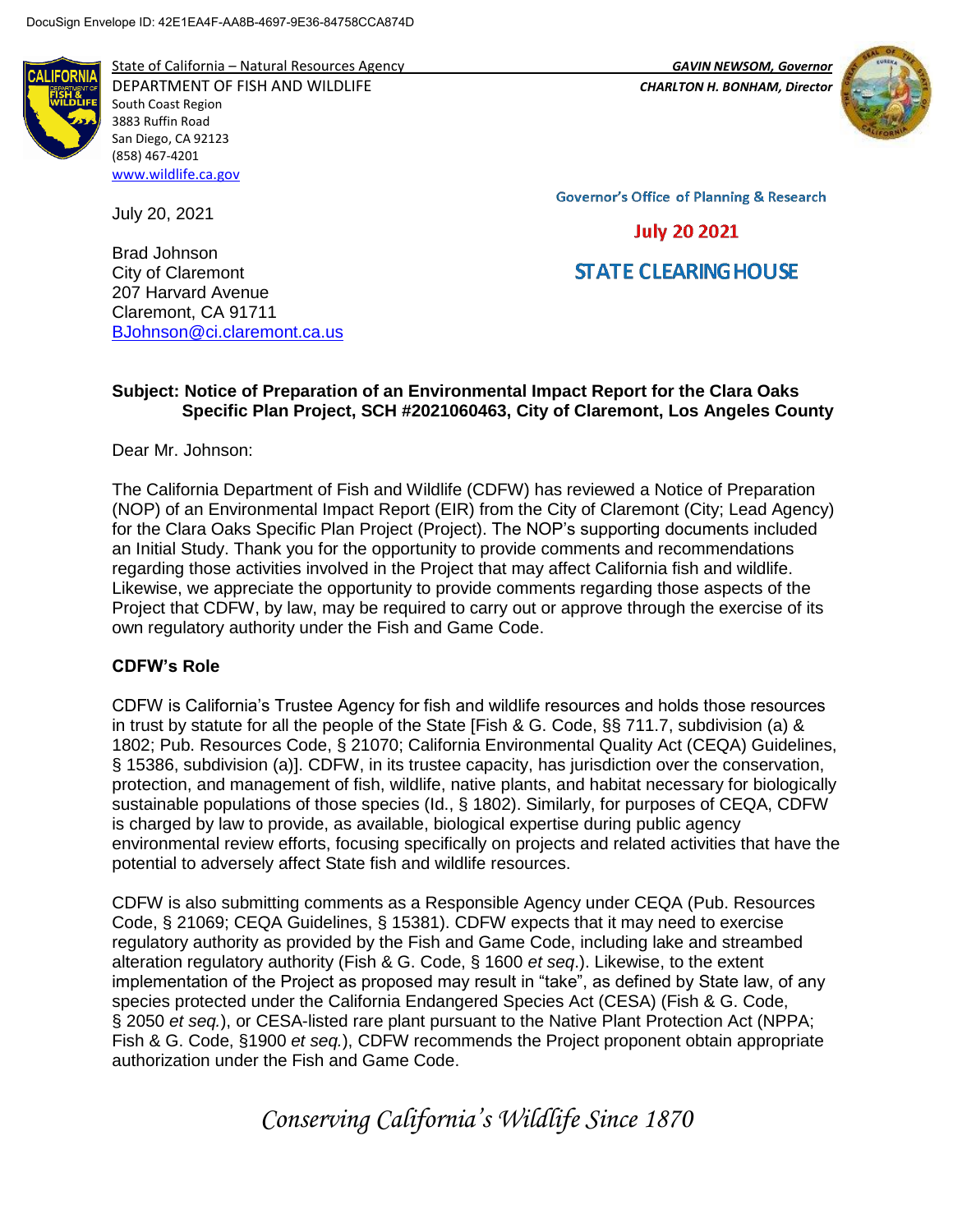Brad Johnson City of Claremont July 20, 2021 Page 2 of 16

#### **Project Description and Summary**

**Objective:** The Project site consists of vacant, undeveloped land with south-facing hillsides, ephemeral drainages, and native and non-native plant communities. The Project site encompasses a 4.67-acre parcel and a 98.08-acre parcel for a total of 102.75 acres. The Project site would be divided into two land use categories: single family residential and dedicated open space. The Project proposes to develop 40 individual lots (Lots 1 through 40) for custom residential homes with lot sizes ranging from 0.22 acres to 2.41 acres. The Project also proposes a public trail parking lot/drainage lot and booster pump station (Lot A); a potable water tank site (Lot B); dedicated open space areas (Lot C and Lot D); on-site access roadways totaling 1.60 acres; and associated utility connections and infrastructure. Open space would total 78.09 acres and includes approximately 2.5 miles of trails for public access. A public trailhead would be located at the southwestern Project site boundary. A public parking lot for trail users would be located southeast of the residential Lot 40 within Lot A. The proposed looped trail system would not include any direct connections to other nearby trails.

**Location:** The Project is located in the hillsides of the City, in the foothills of the San Gabriel Mountains, and south of the Angeles National Forest. The Project site is located north of SR-210 and is accessible via Webb Canyon Road from Base Line Road.

#### **Comments and Recommendations**

CDFW offers the comments and recommendations below to assist the City in adequately identifying, avoiding, and/or mitigating the Project's significant, or potentially significant, direct, and indirect impacts on fish and wildlife (biological) resources. The EIR should provide adequate and complete disclosure of the Project's potential impacts on biological resources [Pub. Resources Code, § 21061; CEQA Guidelines, §§ 15003(i), 15151]. CDFW looks forward to commenting on the EIR when it is available.

### **Specific Comments**

1) Fire. The Project has a potential to impact open space/natural habitat by increasing fire frequency and severity, as well as requiring fuel modification zones that could result in additional loss of open space/natural habitat beyond the development footprint.

The Project proposes to develop in a Very High Fire Hazard Severity Zone (VHFHSZ) (County of Los Angeles 2021). Page 5 of the Initial Study acknowledges that the Project lies within a VHFHSZ. The Project could increase fire risk, frequency, and severity on the landscape. Increased fire frequency and severity could impact biological resources within the Project site. Moreover, fire originating in the Project site could spread, potentially impacting biological resources in adjacent undeveloped hillsides, open space, and wilderness. As such, CDFW recommends the EIR thoroughly discuss the Project's impact on biological resources, both within and adjacent to the Project site, as a result of the Project's potential to increase fire risk, frequency, and severity. The EIR should disclose the following information (at a minimum): (1) ignition sources and locations; (2) possible fire frequencies, severities, intensities, and scenarios given Project objectives, Project site, soils, landscape, slope, aspect, and adjacent land uses; (3) possible spatial extent of different fire scenarios (technical data should be provided in the EIR [CEQA Guidelines, §15147)]; (4) biological resources that could be impacted within and adjacent to the Project site; and 5) a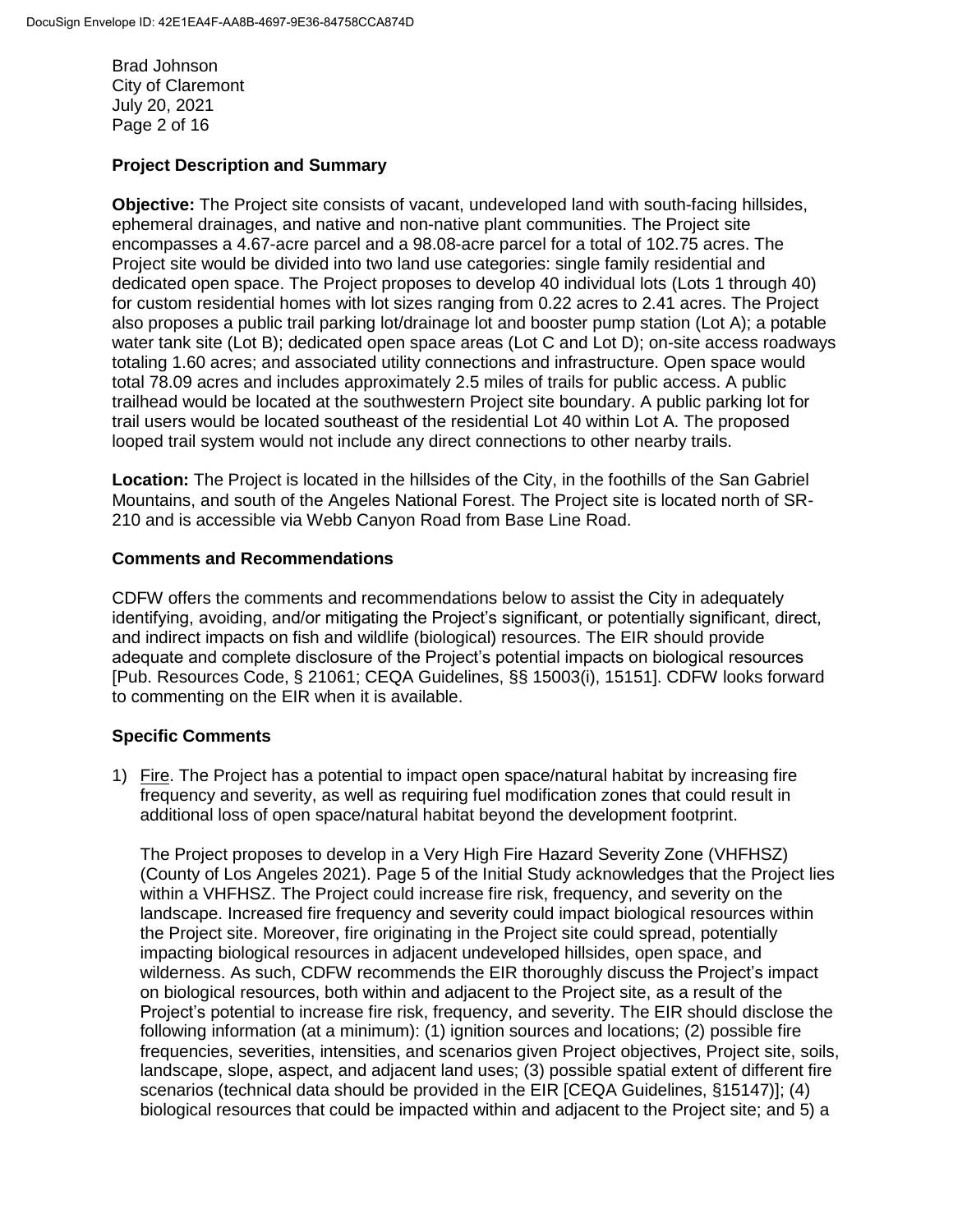Brad Johnson City of Claremont July 20, 2021 Page 3 of 16

> discussion of whether projected climate change scenarios for the southern California region could further increase Project-related fire risk, frequency, and severity, thereby exacerbating impacts on biological resources.

> Additionally, fuel modification would need to occur in perpetuity as part of the Project. According to page 11 of the Initial Study, fuel modification would be mandated and would consist of at least 100 feet from the exterior of future structures. An additional 100 feet may be required for areas adjacent to natural-vegetated, open space areas. Fuel modification would result in additional, permanent loss of open space/natural areas. CDFW recommends the EIR adequately disclose the Project's fuel modification footprint. The acres within the fuel modification footprint should be included in the City's calculation of the total open space/natural habitat lost as a result of the Project. CDFW recommends the EIR discuss whether future climate change scenarios, as it may affect fire frequency, severity, and intensity, could result in the Project needing to increase the fuel modification buffer (i.e., more than 100 to 200 feet around structures).

> CDFW recommends the City provide measures in the EIR to mitigate fire risk, frequency, and severity. CDFW also recommends the City provide compensatory mitigation for the loss of open space/natural habitats stemming from fuel modification.

- 2) Public Recreational Trails. The Project proposes a new 2.5-mile, 4 feet wide single-track loop trail system for public access through 73.34 acres of open space. The Project would introduce recreation into open space/natural habitats that were previously undisturbed. Recreation has potential to impact wildlife and habitat through a variety of ways, including the following: increased numbers of people and dogs; increased area of influence; increased noise levels; increased trash or pet waste; use of unmanned aerial systems (i.e., drones); introduction of unnatural food sources via trash and trash receptacles; loss of habitat due to erosion from non-official footpaths; and loss of habitat due to introduction or spread of invasive plant species. As a result of these stressors, wildlife may be extirpated locally from otherwise suitable habitat. Direct impacts on wildlife may include energetic costs to the animal, nest abandonment, reduced reproductive success, and reduced fitness (Gaynor et al. 2018; Hillman et al. 2015; Lucas 2020; Miller et al. 2001; Mitrovich et al. 2020; Remacha et al. 2016; Steven et al. 2011).
	- a) Analysis of Recreational Usage. CDFW recommends the EIR analyze the potential impacts of the Project's proposed recreational activities on biological resources. The analysis should project the expected increase in traffic in the form of hiking, biking, dog walking, horseback riding, and any uses for the proposed trail. The EIR should identify the potential direct and indirect impacts on wildlife and habitat as a function of each type of recreational activity proposed. The analysis should identify all breeding, nursery, and refugia sites for wildlife, particularly sensitive and special status species.
	- b) Conservation of Undisturbed Open Space. CDFW recommends setting aside open space/natural habitats that is completely free from influence by recreational usage (see General Comment #9 and #10).
	- c) Alternatives. CDFW recommends the EIR explore alternatives for trail design and placement in order to conserve more undisturbed open space. Additionally, CDFW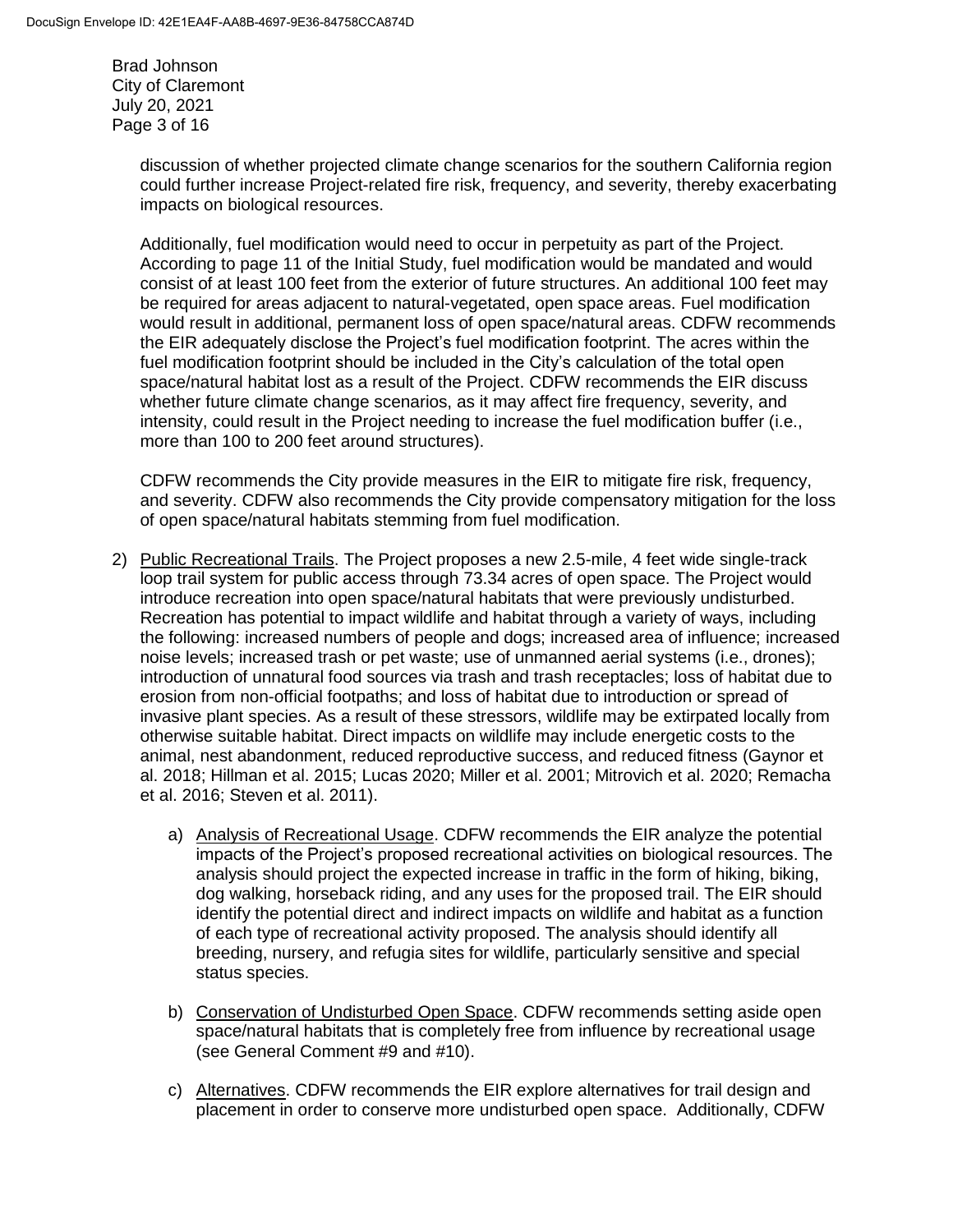Brad Johnson City of Claremont July 20, 2021 Page 4 of 16

> recommends the EIR explore alternatives that would modify the trail width, location, and access points in order to avoid or minimize impacts on wildlife, especially sensitive areas such as wildlife breeding, nursery, and refugia sites.

- d) Mitigation Measures. If avoidance is not feasible, CDFW recommends the EIR provide measures to mitigate potential impacts on biological resources stemming from the trail. Mitigation measures may include the following:
	- Restricting activities that are likely to have greater impacts on wildlife such as dog walking and horseback riding;
	- Prohibiting the use of unmanned aerial systems; and,
	- Incorporating appropriate setbacks. An appropriate setback should consider wildlife species that are present (e.g., alert and flight initiation distances) and the types and intensities of recreational uses proposed. The EIR should provide a justification as to why chosen setback distance(s) would be effective to avoid impacts on biological resources.
- 3) Impacts on Wildlife Corridors and Habitat Connectivity. The Project site is currently open space/natural habitats that is connected to adjacent open space/natural habitats, wilderness, and the Angeles National Forest. The Project could impact the ecological integrity and function of potential wildlife corridors and steppingstones supporting resident and transient wildlife movement. Habitat fragmentation could threaten the viability of remaining natural resources. Maintaining wildlife corridors and habitat connectivity is essential for wildlife survival and is increasingly important considering habitat loss and climate change.
	- a) CDFW recommends the EIR discuss whether the Project would impact wildlife corridors (see General Comment #5e). Impacts include (but are not limited to) habitat loss and fragmentation, narrowing of a wildlife corridor, and introduction of barriers to wildlife movement. CDFW recommends such an analysis be supported by studies to document wildlife activity and movement through Project site where development is proposed. Technical detail such as data, maps, diagrams, and similar relevant information should be provided to permit full assessment if significant environmental impacts by reviewing agencies and members of the public (CEQA Guidelines, § 15147).
	- b) CDFW recommends the Project avoid developing and encroaching onto wildlife corridors. If avoidance is not feasible, CDFW recommends the EIR provide compensatory mitigation such that there is no net loss of undisturbed natural areas important for sustaining wildlife corridors and movement (see General Comments #9 and #10).
- 4) Impacts on Wildlife. The Project's proposal to develop in the wildland urban interface could impact wildlife. Impacts could result from increased human presence, traffic, noise, and artificial lighting. Increased human-wildlife interactions could lead to wildlife injury or mortality. For example, as human population and communities expand into wildland areas, there has been a commensurate increase in direct and indirect interaction between mountain lions (*Puma concolor*) and people (CDFW 2013). As a result, the need to relocate or humanely euthanize mountain lions (depredation kills) may increase for public safety.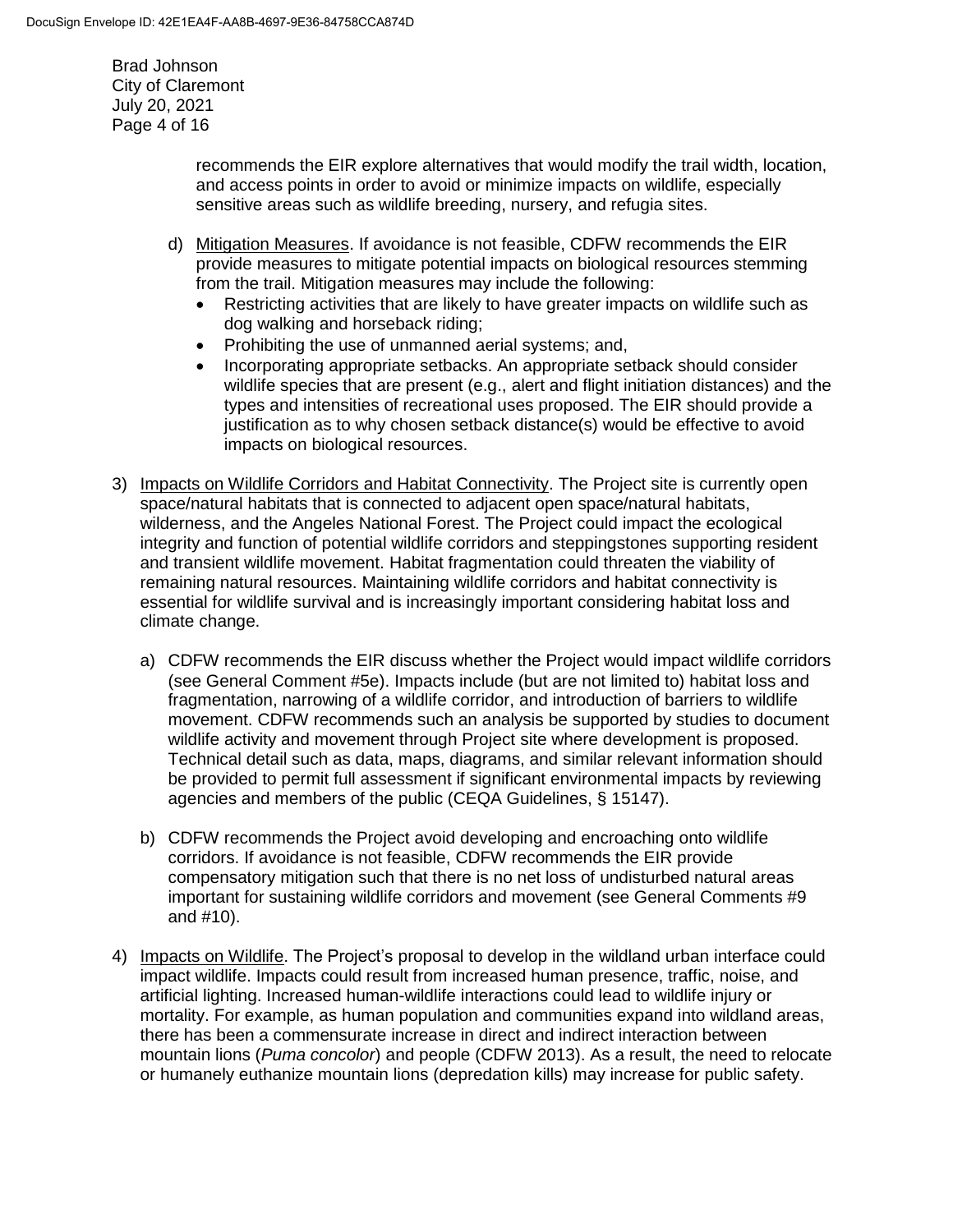Brad Johnson City of Claremont July 20, 2021 Page 5 of 16

> CDFW recommends the EIR discuss whether the Project may have direct and indirect impacts on wildlife resulting from increased human presence, traffic, noise, and artificial lighting (see General Comment #5e). An assessment of impacts on wildlife should also provide a discussion of edge effects, including (but not limited to) introduction and invasion of non-native plant species into natural areas; attraction for wildlife with food or backyard conditions; predation and disease by domestic animals; and habitat fragmentation caused by volunteer trails.

- 5) Jurisdictional Waters. According to U.S. Fish and Wildlife Service's (USFWS) [National](https://www.fws.gov/wetlands/data/mapper.html)  [Wetland Inventory,](https://www.fws.gov/wetlands/data/mapper.html) there are multiple segments of streams running through the Project site (USFWS 2021). The Initial Study also acknowledges that the Project site includes "southfacing hillsides and steep slopes with natural drainages." The Project may impact streams. Moreover, the Initial Study states that the Project would increase the imperviousness of the Project site, potentially impacting stormwater drainage and increasing surface runoff.
	- a) CDFW recommends the Project avoid impacting streams and associated vegetation. Herbaceous vegetation, woody vegetation, and woodlands adjacent to streams serve to protect the integrity of these streams and help maintain natural sedimentation processes. Where development may occur near a stream but may avoid impacts, the EIR should provide a justification as to why a chosen setback distance of the proposed development(s) would be effective to avoid impacts on streams and associated vegetation.
	- b) The EIR should provide a stream delineation and analysis of impacts. The delineation should be conducted pursuant to the to the USFWS wetland definition adopted by CDFW (Cowardin et al. 1979). Be advised that some wetland and riparian habitats subject to CDFW's authority may extend beyond the jurisdictional limits of the U.S. Army Corps of Engineers' Section 404 permit and Regional Water Quality Control Board Section 401 Certification. Modifications to a river, creek, or stream in one area may result in bank erosion, channel incision, or drop in water level along that stream outside of the immediate impact area. Therefore, CDFW recommends the EIR discuss whether impacts on streams within the Project site would impact those streams immediately outside of the Project site where there is hydrologic connectivity. Potential impacts such as changes to drainage pattern, runoff, and sedimentation should be discussed.
	- c) CDFW has authority over activities in streams and/or lakes that will divert or obstruct the natural flow, or change the bed, channel, or bank (including vegetation associated with the stream or lake) of a river or stream or use material from a streambed. For any such activities, the project applicant (or "entity") must notify CDFW pursuant to Fish and Game Code Section 1600 *et seq*. CDFW's issuance of a Lake and Streambed Alteration (LSA) Agreement for a project that is subject to CEQA will require CEQA compliance actions by CDFW as a Responsible Agency. As a Responsible Agency, CDFW may consider the environmental document of the local jurisdiction (Lead Agency) for the Project. To minimize additional requirements by CDFW pursuant to section 1600 *et seq.* and/or under CEQA, the environmental document should fully identify the potential impacts to the stream or riparian resources and provide adequate avoidance, mitigation, monitoring, and reporting commitments for issuance of the LSA Agreement. Please visit CDFW's [Lake and Streambed Alteration Program](https://wildlife.ca.gov/Conservation/LSA) webpage for more information (CDFW 2021a).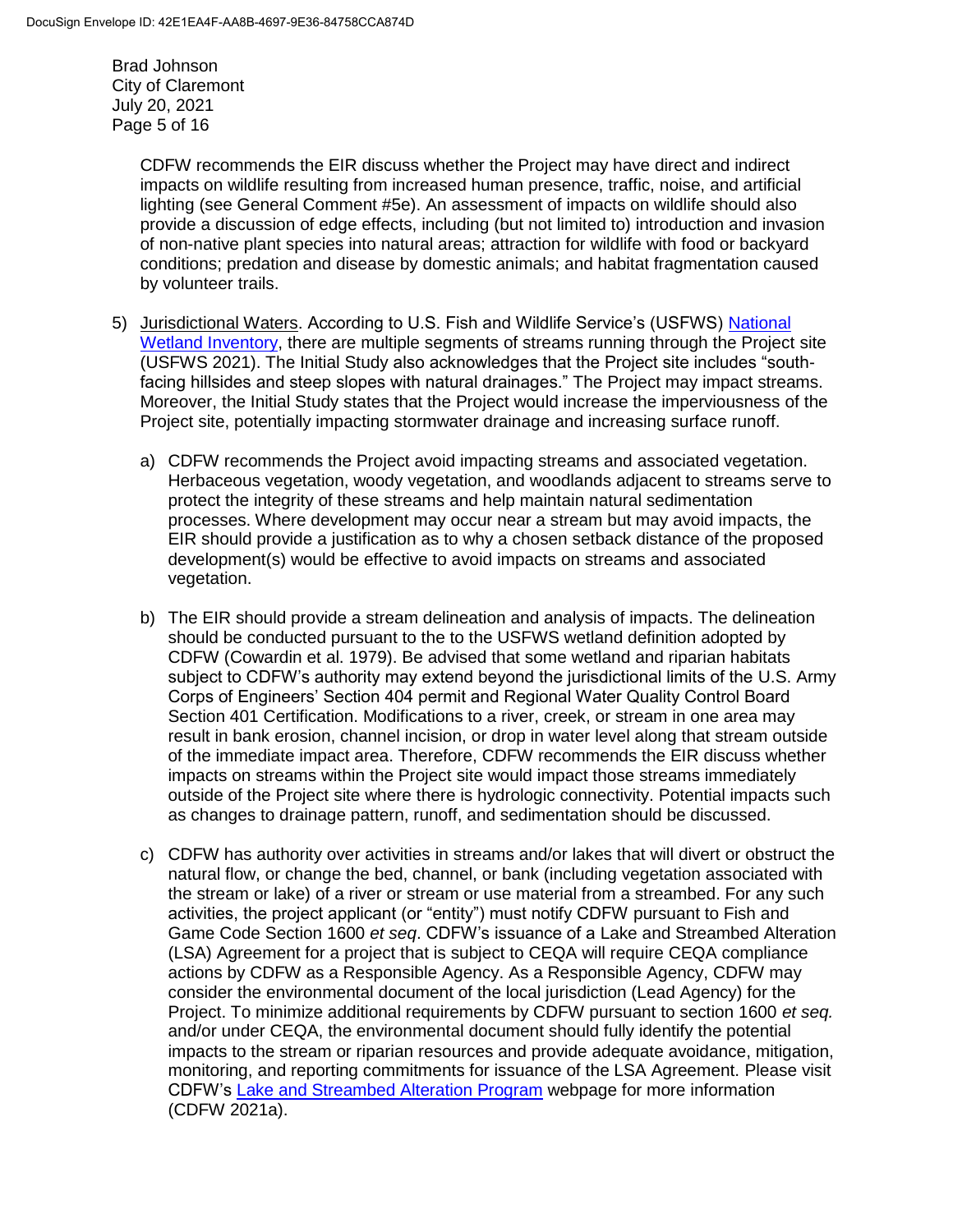Brad Johnson City of Claremont July 20, 2021 Page 6 of 16

- d) As part of the LSA Notification process, CDFW requests a hydrological evaluation of the 100-year storm event to provide information on how water and sediment is conveyed through the Project site. Additionally, the hydrological evaluation should assess the 100, 50, 25, 10, 5, and 2-year frequency flood events to evaluate existing and proposed conditions and erosion/scour potential. CDFW recommends the EIR discuss the results and address avoidance, minimization, and/or mitigation measures that may be necessary to reduce potential significant impacts.
- 6) Oak Trees and Oak Woodlands. The Initial Study states that the Project site contains scattered coast live oak trees (*Quercus agrifolia*). The Project would require trees to be removed. CDFW considers coast live oak woodlands to be a sensitive plant community. Oak woodlands serve several important ecological functions such as protecting soils from erosion and land sliding, regulating water flow in watersheds, and maintaining water quality in streams and rivers. Oak woodlands also have higher levels of biodiversity than any other terrestrial ecosystem in California (Block et al. 1990). Oak trees provide nesting and perching habitat for approximately 170 species of birds (Griffin and Muick 1990). Moreover, oak trees and woodlands are protected by the Oak Woodlands Conservation Act (pursuant under Fish and Game Code sections 1360-1372) and Public Resources Code section 21083.4 due to the historic and on-going loss of these resources.
	- a) Arborist Report. In preparation of the EIR, CDFW recommends the City retain a qualified arborist to census all oak trees that could be impacted by the Project. The tree census report should provide information on the presence of any rare oak species such as San Gabriel Mountains leather oak (*Quercus durata* var. *gabrielensis*) and Engelmann oak (*Quercus engelmannii*) (Calflora 2021). The tree census should provide information on the presence of pests and diseases, including (but not limited to): [sudden oak death](http://phytosphere.com/SODmgtPUB/pg6Sidebar1-1SODmgntpub.htm) (*Phytophthora ramorum*), [thousand canker fungus](http://www.thousandcankers.com/) (*Geosmithia morbida*), Polyphagous shot hole borer (*Euwallacea* spp.), and [goldspotted oak borer](http://ipm.ucanr.edu/PMG/PESTNOTES/pn74163.html) (*Agrilus auroguttatus*) (Phytosphere Research 2012; TCD 2020; UCANR 2020; UCIPM 2013). A tree report should be included in the EIR.
	- b) Avoidance and Disclosure of Potential Impacts. CDFW recommends the EIR provide measures to avoid impacts to oak trees and oak woodlands during and after Project construction. During the Project, the City should provide measures to fully protect the Critical Root Zone of all oak trees not targeted for removal. The City should also provide measures to protect the outer edge of oak woodlands with appropriate setbacks. CDFW recommends oak trees and woodlands be protected by including into the Project design appropriate setbacks between the development and protected oak woodlands. The EIR should provide a justification as to why chosen setback distance(s) would be effective to avoid impacts on oak trees and oak woodlands in perpetuity.

For unavoidable Project impacts, adequate disclosure includes providing the following information at a minimum: 1) location of each tree and area of oak woodland impacted; 2) scientific (Genus, species, subspecies, or variety) and common name of each tree and understory plant species impacted; 3) the size (diameter at breast height, inches) of each tree impacted; 4) a clear identifier to distinguish heritage trees; 5) acres of oak woodlands impacted; 6) mitigation ratio for individual trees and acres of oak woodlands; 7) total number of replacement trees and acres of oak woodlands; and, 8) total number of replacement trees and appropriate understory species, to occur in suitable on- and/or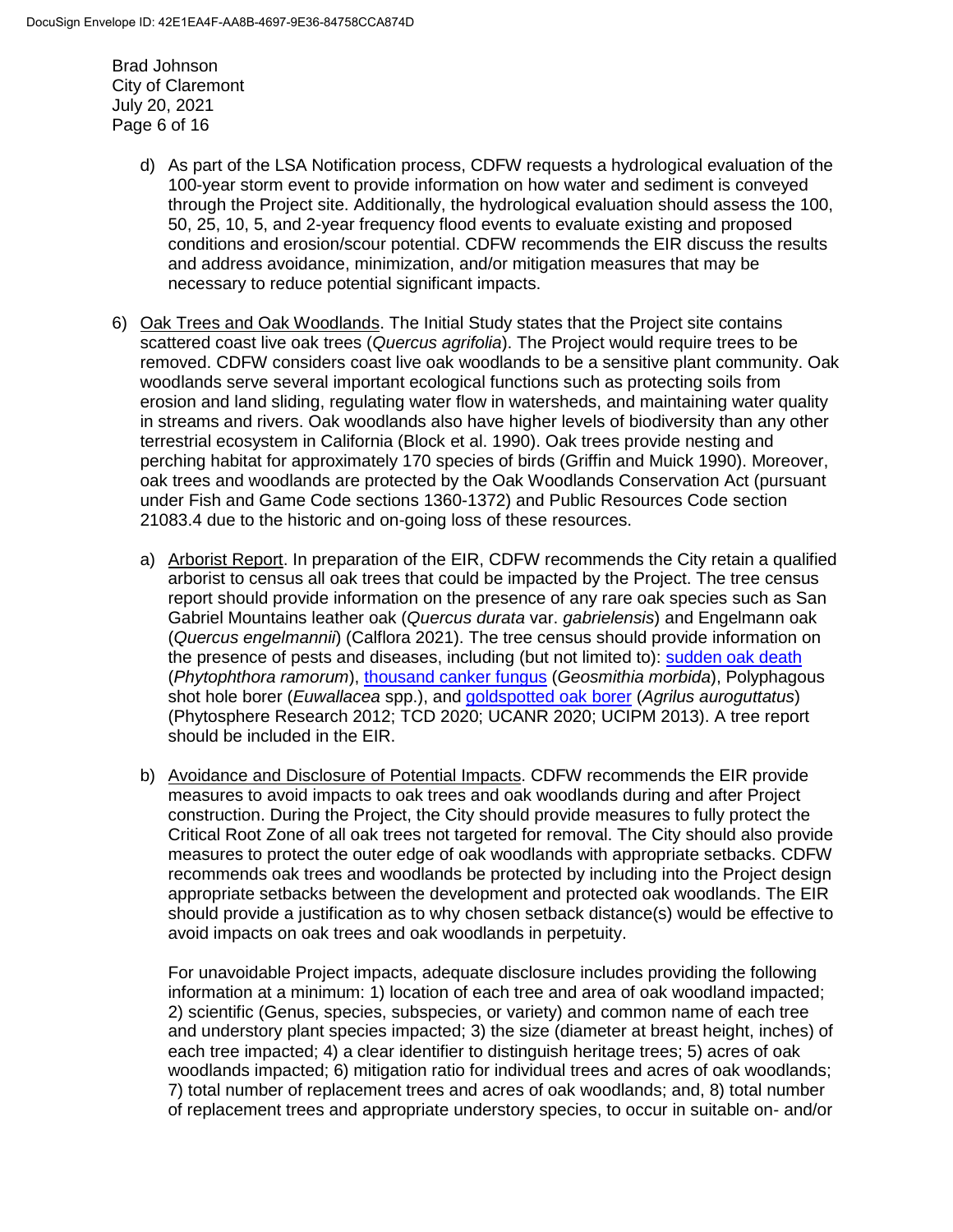Brad Johnson City of Claremont July 20, 2021 Page 7 of 16

off-site mitigation lands.

- c) Phased Removal. CDFW recommends the City consider phased removal of oak trees (i.e., phased Project approach) in order to minimize impacts resulting from the temporal loss of oak trees and to provide structurally diverse oak woodland habitat while mitigation for impacts to oak woodland habitat occurs.
- d) On- or Off-Site Mitigation. There should be no net loss of oak trees and oak woodlands. CDFW recommends creating or restoring on- or off-site oak woodland habitat ranging from 3:1 to 7:1 of the number of oak trees and acres of oak woodland habitat impacted. CDFW recommends no less than 3:1 as a minimum because CDFW considers oak woodlands to be a sensitive plant community; oak woodlands support higher levels of biodiversity; oak woodlands support and maintain ecological functions important within an ecosystem; and there is a longer establishment period for oak trees and higher risk of failure especially during periods of drought, which results in prolonged temporal loss of habitat. The number of replacement trees and oak woodland habitat acres should be higher if the Project would impact large oak trees (e.g., heritage oak trees); impact high density of oak trees with a dense canopy; impact an oak woodland supporting rare, sensitive, or special status plants and wildlife; mitigate with lower quality trees/habitat; or mitigate off site or in a different watershed. CDFW recommends the EIR provide an onor off-site mitigation plan and discuss the suitability of selected location(s) for mitigating impacts to oak trees and oak woodlands. The EIR should provide information about reference sites, with similar species and habitat as being mitigated and the suitability of selected reference site(s) to inform the Project's mitigation plan. Lastly, a mitigation plan should provide specific mitigation goals and actions to achieve those goals to establish self-sustaining oak trees and oak woodlands.
- e) Pest Management. Project activities have the potential to spread tree pests and diseases throughout the Project site and into adjacent natural habitat not currently exposed to these stressors. This could result in expediting the loss of native trees and woodlands. As such, CDFW recommends the EIR include an infectious tree disease management plan or provide mitigation measures, developed in consultation with an arborist, and describe how the plan or mitigation measures will avoid or reduce the spread of tree insect pests and diseases.
- 7) Los Angeles County Significant Ecological Areas (SEAs). The Project site is within San Dimas Canyon and San Antonio Wash SEA. CDFW recommends the EIR provide a discussion of Project impacts within San Dimas Canyon and San Antonio Wash SEA.
- 8) Nesting Birds. The Project may impact nesting birds and raptors. Project activities occurring during the bird and raptor breeding and nesting season could result in the incidental loss of fertile eggs or nestlings, or otherwise lead to nest abandonment.
	- a) Migratory nongame native bird species are protected by international treaty under the Federal Migratory Bird Treaty Act (MBTA) of 1918 (Code of Federal Regulations, Title 50, § 10.13). Sections 3503, 3503.5, and 3513 of the California Fish and Game Code prohibit take of all birds and their active nests including raptors and other migratory nongame birds (as listed under the Federal MBTA). It is unlawful to take, possess, or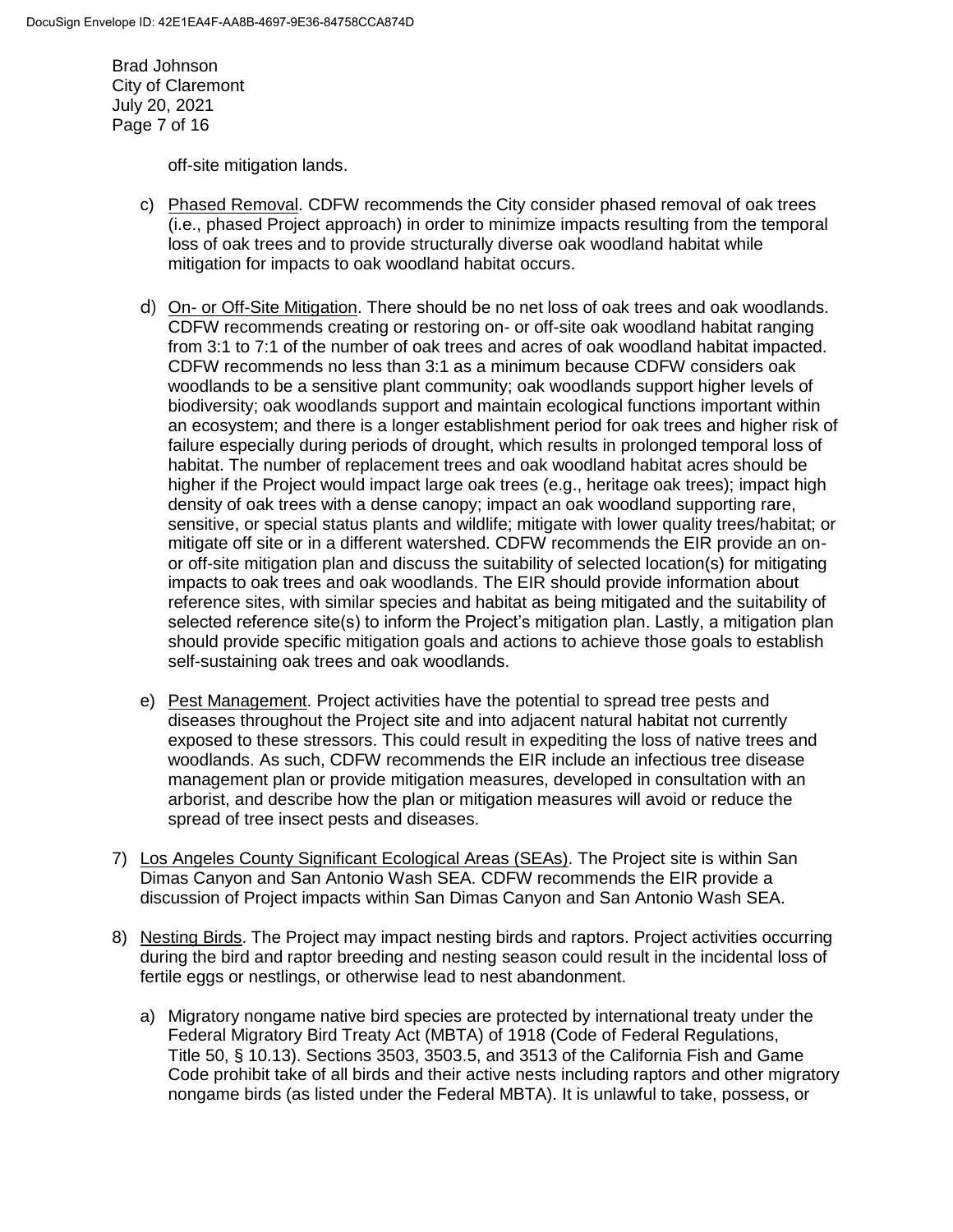Brad Johnson City of Claremont July 20, 2021 Page 8 of 16

needlessly destroy the nest or eggs of any raptor.

- b) CDFW recommends that measures be taken to fully avoid impacts to nesting birds and raptors. CDFW recommends the EIR include a measure whereby the Project avoids ground-disturbing activities (e.g., mobilizing, staging, drilling, and excavating) and vegetation removal during the avian breeding season which generally runs from February 15 through September 15 (as early as January 1 for some raptors) to avoid take of birds, raptors, or their eggs. If avoidance is not feasible, the EIR should provide underlying reasons for the City's determination that avoidance is not feasible, even if it would substantially lessen or avoid significant effects on nesting birds and raptors. The EIR should include other feasible and specific mitigation measures that would provide a comparable lessening of the Project's potentially significant effect on nesting birds and raptors.
- 9) Loss of Bird and Raptor Nesting and Breeding Habitat. The Project could result in loss of bird nesting and breeding habitat. The Project may cause additional habitat loss by introducing/increasing edge effects. This could eliminate habitat, reduce habitat quality, and cause wildlife to abandon otherwise suitable habitat.
	- a) CDFW recommends the EIR discuss the Project's impacts on bird and raptor nesting and breeding habitat. Edge effects should also be discussed (see Comment #4). CDFW recommends the EIR disclose the amount of bird and raptor nesting and breeding habitat that would be impacted and lost as a result of the proposed Project.
	- b) CDFW recommends the Project avoid developing and encroaching onto nesting and breeding habitat for birds and raptors. If avoidance is not feasible, CDFW recommends the EIR provide measures to mitigate for impacts on bird and raptor nesting and breeding habitat. Depending on the status of the bird or raptor species impacted, replacement habitat acres should increase with the occurrence of a Species of Special Concern. Replacement habitat acres should further increase with the occurrence of a CESA-listed threatened or endangered species.
	- c) CDFW recommends the Project avoid removal of any native trees, large and densecanopied native and non-native trees, and trees occurring in high density. CDFW also recommends avoiding impacts to understory vegetation (e.g., ground cover, subshrubs, and shrubs). If trees are removed, CDFW recommends the Project provide replacement to compensate for temporal or permanent loss habitat within a project site. CDFW recommends planting native tree and shrub species preferred by birds and are native to the area.
- 10) Bats. Canyons and areas where there are large, dense canopied trees in the Project site could provide roosting and foraging habitat for bats. Project construction and activities, including (but not limited to) ground disturbance, vegetation removal, and any activities leading to increased noise levels may have direct and/or indirect impacts on bats and roosts.
	- a) Bats are considered non-game mammals and are afforded protection by State law from take and/or harassment (Fish & G. Code, § 4150; Cal. Code of Regs., § 251.1). Additionally, some bats are Species of Special Concern (SSC). CEQA provides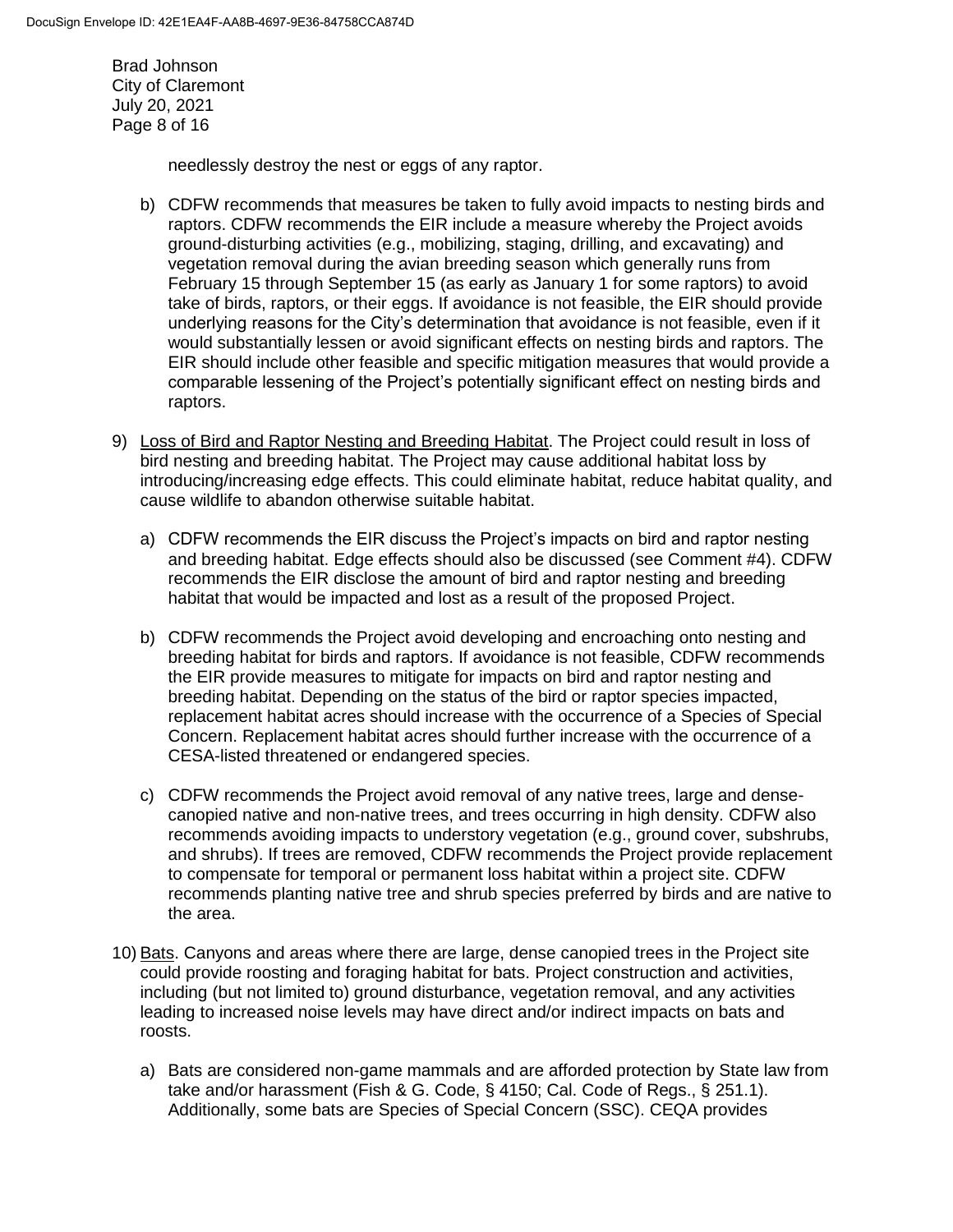Brad Johnson City of Claremont July 20, 2021 Page 9 of 16

> protection not only for CESA-listed species, but for any species including but not limited to SSC which can be shown to meet the criteria for State listing. These SSC meet the CEQA definition of endangered, rare, or threatened species (CEQA Guidelines, § 15380). Take of SSC could require a mandatory finding of significance (CEQA Guidelines, § 15065).

b) In preparation of the EIR, CDFW recommends the City retain a qualified biologist to perform acoustic surveys to determine the presence/absence of bats. Results of this survey should be provided in the EIR. The EIR should discuss whether the Project could impact bats. If necessary, the EIR should provide bat-specific avoidance and/or mitigation measures to reduce impacts to less than significant.

## **General Comments**

- 1) Disclosure. An environmental document should provide an adequate, complete, and detailed disclosure about the effect which a proposed project is likely to have on the environment (Pub. Resources Code, § 20161; CEQA Guidelines, §15151). Adequate disclosure is necessary so CDFW may provide comments on the adequacy of proposed avoidance, minimization, or mitigation measures, as well as to assess the significance of the specific impact relative to plant and wildlife species impacted (e.g., current range, distribution, population trends, and connectivity).
- 2) Mitigation Measures. Public agencies have a duty under CEQA to prevent significant, avoidable damage to the environment by requiring changes in projects through the use of feasible alternatives or mitigation measures [CEQA Guidelines, §§ 15002(a)(3), 15021]. Pursuant to CEQA Guidelines section 15126.4, an environmental document "shall describe feasible measures which could mitigate for impacts below a significant level under CEQA."
	- a) Level of Detail. Mitigation measures must be feasible, effective, implemented, and fully enforceable/imposed by the lead agency through permit conditions, agreements, or other legally binding instruments (Pub. Resources Code, § 21081.6(b); CEQA Guidelines, § 15126.4). A public agency "shall provide the measures that are fully enforceable through permit conditions, agreements, or other measures" (Pub. Resources Code, § 21081.6). CDFW recommends that the City provide mitigation measures that are specific, detailed (i.e., responsible party, timing, specific actions, location), and clear in order for a measure to be fully enforceable and implemented successfully via a mitigation monitoring and/or reporting program (Pub. Resources Code, § 21081.6; CEQA Guidelines, § 15097). Adequate disclosure is necessary so CDFW may provide comments on the adequacy and feasibility of proposed mitigation measures.
	- b) Disclosure of Impacts. If a proposed mitigation measure would cause one or more significant effects, in addition to impacts caused by the Project as proposed, the EIR should include a discussion of the effects of proposed mitigation measures [CEQA Guidelines, § 15126.4(a)(1)]. In that regard, the EIR should provide an adequate, complete, and detailed disclosure about a project's proposed mitigation measure(s). Adequate disclosure is necessary so CDFW may assess the potential impacts of proposed mitigation measures.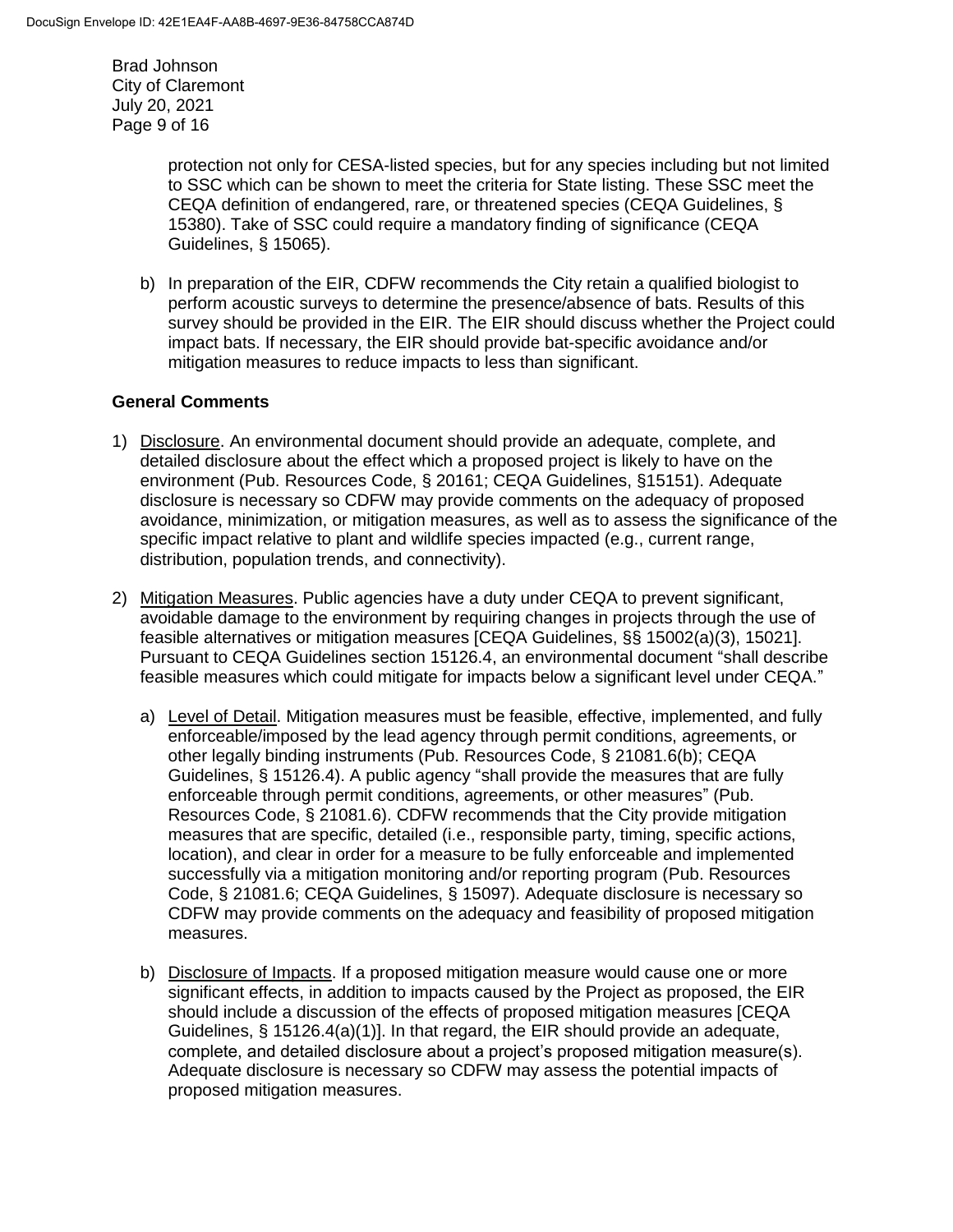Brad Johnson City of Claremont July 20, 2021 Page 10 of 16

- 3) Biological Baseline Assessment. An adequate biological resources assessment should provide a complete assessment and impact analysis of the flora and fauna within and adjacent to a project site and where a project may result in ground disturbance. The assessment and analysis should place emphasis upon identifying endangered, threatened, sensitive, regionally, and locally unique species, and sensitive habitats. Impact analysis will aid in determining any direct, indirect, and cumulative biological impacts, as well as specific mitigation or avoidance measures necessary to offset those impacts. CDFW recommends avoiding any sensitive natural communities found on or adjacent to the Project site. CDFW also considers impacts to California Species of Special Concern a significant direct and cumulative adverse effect without implementing appropriate avoidance and/or mitigation measures. The EIR should include the following information:
	- a) Information on the regional setting that is critical to an assessment of environmental impacts, with special emphasis on resources that are rare or unique to the region [CEQA Guidelines, § 15125(c)]. The EIR should include measures to fully avoid and otherwise protect Sensitive Natural Communities from project-related impacts. CDFW considers these communities as threatened habitats having both regional and local significance. Plant communities, alliances, and associations with a state-wide ranking of S1, S2, and S3 should be considered sensitive and declining at the local and regional level. These ranks can be obtained by visiting the [Vegetation Classification and Mapping Program -](https://wildlife.ca.gov/Data/VegCAMP/Natural-Communities) [Natural Communities](https://wildlife.ca.gov/Data/VegCAMP/Natural-Communities) webpage (CDFW 2021b);
	- b) A thorough, recent, floristic-based assessment of special status plants and natural communities following CDFW's [Protocols for Surveying and Evaluating Impacts to](https://nrm.dfg.ca.gov/FileHandler.ashx?DocumentID=18959&inline)  [Special Status Native Plant Populations and Sensitive Natural Communities](https://nrm.dfg.ca.gov/FileHandler.ashx?DocumentID=18959&inline) (CDFW 2018). Adjoining habitat areas should be included where project construction and activities could lead to direct or indirect impacts off site;
	- c) Floristic, alliance- and/or association-based mapping and vegetation impact assessments conducted at a project site and within the neighboring vicinity. The [Manual](http://vegetation.cnps.org/)  [of California Vegetation](http://vegetation.cnps.org/) (MCV), second edition, should also be used to inform this mapping and assessment (Sawyer et al. 2009). Adjoining habitat areas should be included in this assessment where project activities could lead to direct or indirect impacts off site. Habitat mapping at the alliance level will help establish baseline vegetation conditions;
	- d) A complete, recent, assessment of the biological resources associated with each habitat type on site and within adjacent areas that could also be affected by a project. CDFW's [California Natural Diversity Database](https://wildlife.ca.gov/Data/CNDDB) (CNDDB) in Sacramento should be contacted to obtain current information on any previously reported sensitive species and habitat (CDFW 2021c). An assessment should include a nine-quadrangle search of the CNDDB to determine a list of species potentially present at a project site. A lack of records in the CNDDB does not mean that rare, threatened, or endangered plants and wildlife do not occur in the project site. Field verification for the presence or absence of sensitive species is necessary to provide a complete biological assessment for adequate CEQA review [CEQA Guidelines, § 15003(i)];
	- e) A complete, recent, assessment of rare, threatened, and endangered, and other sensitive species on site and within the area of potential effect, including California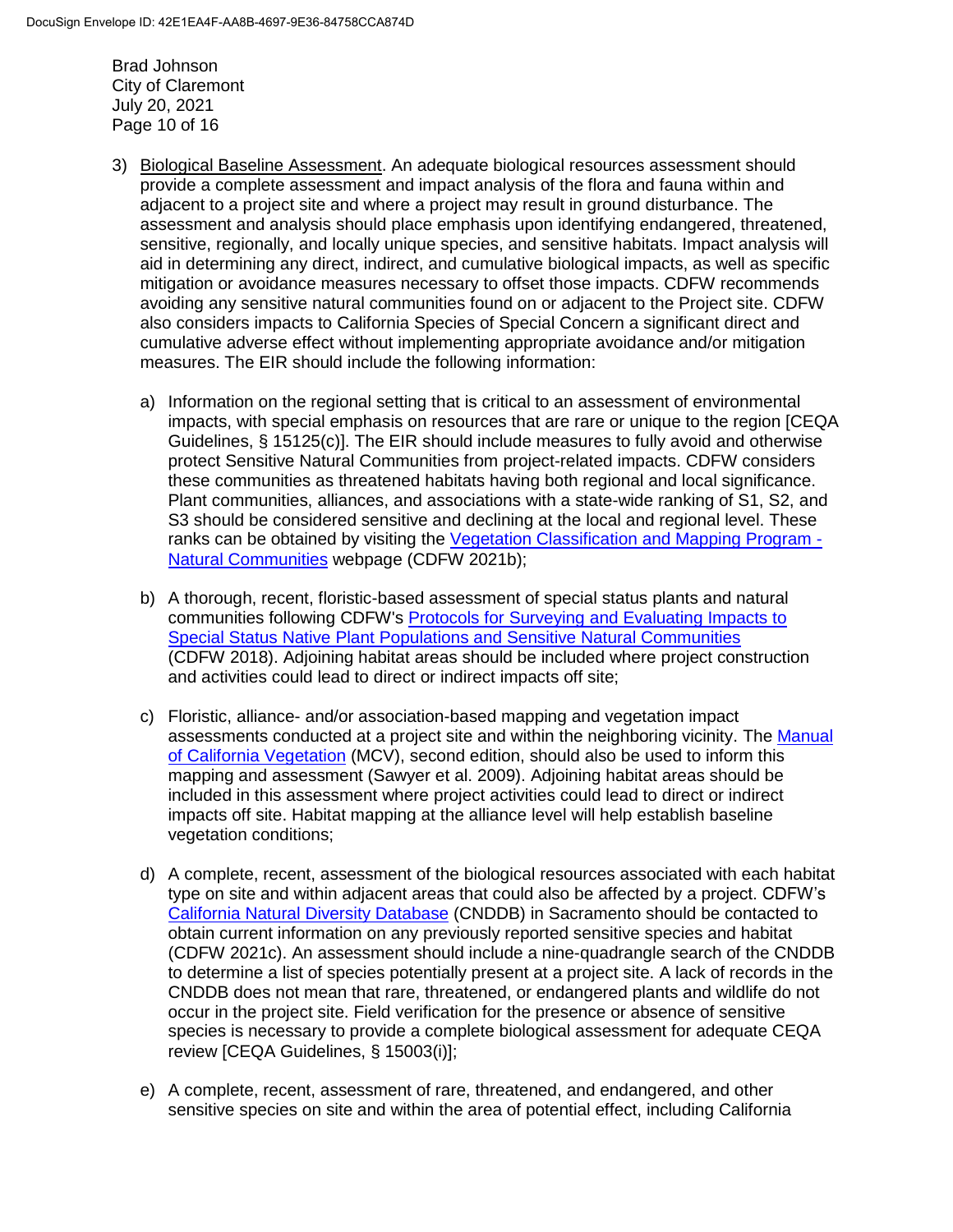Brad Johnson City of Claremont July 20, 2021 Page 11 of 16

> Species of Special Concern and California Fully Protected Species (Fish & G. Code, §§ 3511, 4700, 5050, and 5515). Species to be addressed should include all those which meet the CEQA definition of endangered, rare, or threatened species (CEQA Guidelines, § 15380). Seasonal variations in use of a project site should also be addressed such as wintering, roosting, nesting, and foraging habitat. Focused speciesspecific surveys, conducted at the appropriate time of year and time of day when the sensitive species are active or otherwise identifiable, may be required if suitable habitat is present. See CDFW's [Survey and Monitoring Protocols and Guidelines](https://wildlife.ca.gov/conservation/survey-protocols) for established survey protocol for select species (CDFW 2021d). Acceptable species-specific survey procedures may be developed in consultation with CDFW and the USFWS; and,

- f) A recent wildlife and rare plant survey. CDFW generally considers biological field assessments for wildlife to be valid for a one-year period, and assessments for rare plants may be considered valid for a period of up to three years. Some aspects of a proposed project may warrant periodic updated surveys for certain sensitive taxa, particularly if build out could occur over a protracted time frame or in phases.
- 4) Data. CEQA requires that information developed in environmental impact reports be incorporated into a database which may be used to make subsequent or supplemental environmental determinations [Pub. Resources Code, § 21003, subd. (e)]. Accordingly, please report any special status species and natural communities detected by completing and submitting [CNDDB Field Survey Forms](https://wildlife.ca.gov/Data/CNDDB/Submitting-Data) (CDFW 2021e). The City should ensure data collected for the preparation of the EIR be properly submitted, with all data fields applicable filled out. The data entry should also list pending development as a threat and then update this occurrence after impacts have occurred.
- 5) Biological Direct, Indirect, and Cumulative Impacts. CDFW recommends providing a thorough discussion of direct, indirect, and cumulative impacts expected to adversely affect biological resources, with specific measures to offset such impacts. The EIR should address the following:
	- a) A discussion regarding Project-related indirect impacts on biological resources, including resources in nearby public lands, open space, adjacent natural habitats, riparian ecosystems, and any designated and/or proposed or existing reserve lands [e.g., preserve lands associated with a Natural Community Conservation Plan (Fish & G. Code, § 2800 et. seq.)]. Impacts on, and maintenance of, wildlife corridor/movement areas, including access to undisturbed habitats in adjacent areas, should be fully evaluated in the EIR;
	- b) A discussion of both the short-term and long-term effects to species population distribution and concentration and alterations of the ecosystem supporting the species impacted [CEQA Guidelines, § 15126.2(a)];
	- c) A discussion of potential adverse impacts from lighting, noise, temporary and permanent human activity, and exotic species, and identification of any mitigation measures;
	- d) A discussion of Project-related changes on drainage patterns; the volume, velocity, and frequency of existing and post-Project surface flows; polluted runoff; soil erosion and/or sedimentation in streams and water bodies; and post-Project fate of runoff from the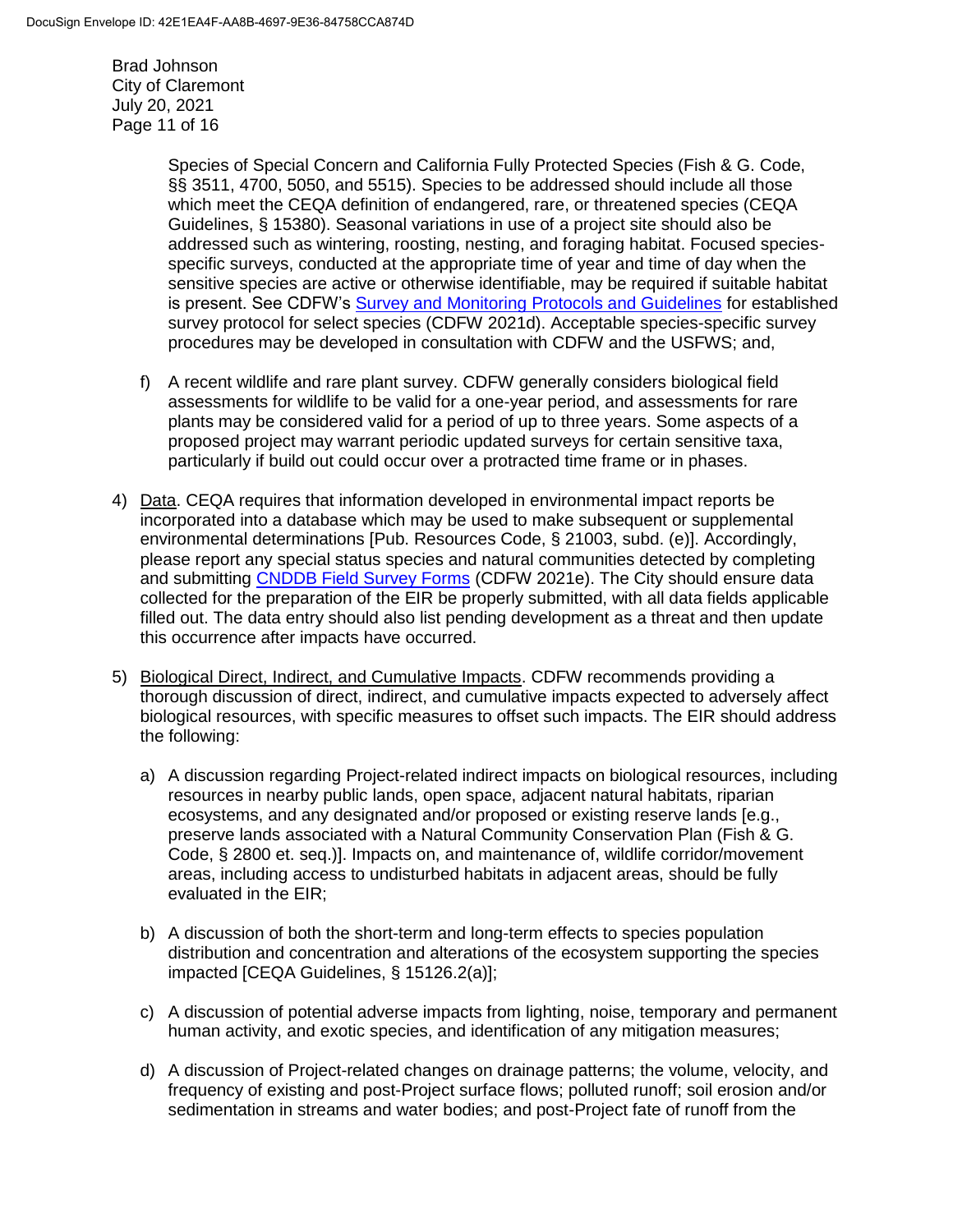Brad Johnson City of Claremont July 20, 2021 Page 12 of 16

> Project sites. The discussion should also address the potential water extraction activities and the potential resulting impacts on the habitat (if any) supported by the groundwater. Mitigation measures proposed to alleviate such Project impacts should be included;

- e) An analysis of impacts from proposed changes to land use designations and zoning, and existing land use designation and zoning located nearby or adjacent to natural areas that may inadvertently contribute to wildlife-human interactions. A discussion of possible conflicts and mitigation measures to reduce these conflicts should be included in the EIR; and,
- f) A cumulative effects analysis, as described under CEQA Guidelines section 15130. General and specific plans, as well as past, present, and anticipated future projects, should be analyzed relative to their impacts on similar plant and wildlife species, habitat, and vegetation communities. If the City determines that the Project would not have a cumulative impact, the EIR should indicate why the cumulative impact is not significant. The City's conclusion should be supported by facts and analyses [CEQA Guidelines, § 15130(a)(2)].
- 6) Project Description and Alternatives. To enable CDFW to adequately review and comment on the proposed Project from the standpoint of the protection of plants, fish, and wildlife, we recommend the following information be included in the EIR:
	- a) A complete discussion of the purpose and need for, and description of, the proposed Project, including all staging areas; access routes to the construction and staging areas; fuel modification footprint; and grading footprint;
	- b) Pursuant to CEQA Guidelines section 15126.6(a), an environmental document "shall describe a reasonable range of potentially feasible alternatives to the Project, or to the location of the Project, which would feasibly attain most of the basic objectives of the Project but would avoid or substantially lessen any of the significant effects of the Project." CEQA Guidelines section 15126.6(f)(2) states if the Lead Agency concludes that no feasible alternative locations exist, it must disclose the reasons for this conclusion and should include reasons in the environmental document; and,
	- c) A range of feasible alternatives to the Project location and design features to avoid or otherwise minimize direct and indirect impacts to sensitive biological resources and wildlife movement areas. CDFW recommends the City consider configuring Project construction and activities, as well as the development footprint, in such a way as to fully avoid impacts to sensitive and special status plants and wildlife species, habitat, and sensitive vegetation communities. CDFW also recommends the City consider establishing appropriate setbacks from sensitive and special status biological resources. Setbacks should not be impacted by ground disturbance or hydrological changes for the duration of the Project and from any future development. As a general rule, CDFW recommends reducing or clustering the development footprint to retain unobstructed spaces for vegetation and wildlife and provide connections for wildlife between properties and minimize obstacles to open space.

Project alternatives should be thoroughly evaluated, even if an alternative would impede, to some degree, the attainment of the Project objectives or would be more costly (CEQA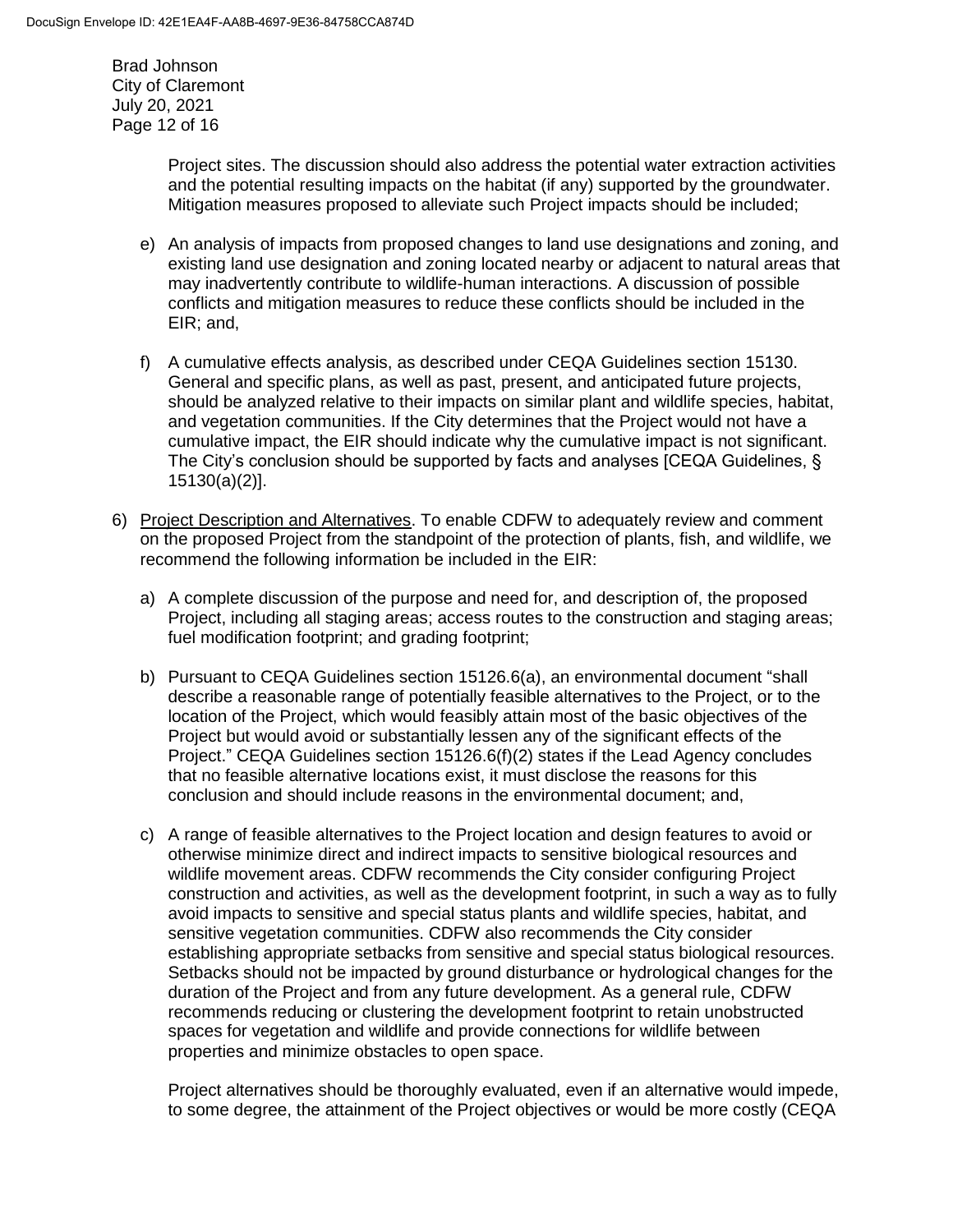Brad Johnson City of Claremont July 20, 2021 Page 13 of 16

> Guidelines, § 15126.6). The EIR "shall" include sufficient information about each alternative to allow meaningful evaluation, public participation, analysis, and comparison with the proposed Project (CEQA Guidelines, § 15126.6).

- d) Where the Project may impact aquatic and riparian resources, CDFW recommends the City consider alternatives that would fully avoid impacts to such resources. CDFW also recommends alternatives that would allow not impede, alter, or otherwise modify existing surface flow, watercourse and meander, and water-dependent ecosystems and vegetation communities. Project-related designs should consider elevated crossings to avoid channelizing or narrowing of streams. Any modifications to a river, creek, or stream may cause or magnify upstream bank erosion, channel incision, and drop in water level and cause the stream to alter its course of flow.
- 7) CESA. CDFW considers adverse impacts to a species protected by CESA to be significant without mitigation under CEQA. As to CESA, take of any endangered, threatened, candidate species, or CESA-listed plant species that results from the Project is prohibited, except as authorized by state law (Fish & G. Code §§ 2080, 2085; Cal. Code Regs., tit. 14, §786.9). Consequently, if the Project or any Project-related activity will result in take of a species designated as endangered or threatened, or a candidate for listing under CESA, CDFW recommends that the project proponent seek appropriate take authorization under CESA prior to implementing the project. Appropriate authorization from CDFW may include an Incidental Take Permit (ITP) or a consistency determination in certain circumstances, among other options [Fish & G. Code, §§ 2080.1, 2081, subds. (b) and (c)]. Early consultation is encouraged, as significant modification to a project and mitigation measures may be required in order to obtain a CESA Permit. Revisions to the Fish and Game Code, effective January 1998, may require that CDFW issue a separate CEQA document for the issuance of an ITP unless the project CEQA document addresses all project impacts to CESA-listed species and specifies a mitigation monitoring and reporting program that will meet the requirements of an ITP. For these reasons, biological mitigation monitoring and reporting proposals should be of sufficient detail and resolution to satisfy the requirements for a CESA ITP.
- 8) Translocation/Salvage of Plants and Animal Species. Translocation and transplantation is the process of moving an individual from a project site and permanently moving it to a new location. CDFW generally does not support the use of translocation or transplantation as the primary mitigation strategy for unavoidable impacts to rare, threatened, or endangered plant or animal species. Studies have shown that these efforts are experimental and the outcome unreliable. CDFW has found that permanent preservation and management of habitat capable of supporting these species is often a more effective long-term strategy for conserving sensitive plants and animals and their habitats.
- 9) Compensatory Mitigation. The EIR should include mitigation measures for adverse projectrelated direct or indirect impacts to sensitive plants, animals, and habitats. Mitigation measures should emphasize avoidance and reduction of Project-related impacts. For unavoidable impacts, on-site habitat restoration or enhancement should be discussed in detail. If on-site mitigation is not feasible or would not be biologically viable and therefore not adequately mitigate the loss of biological functions and values, off-site mitigation through habitat creation and/or acquisition and preservation in perpetuity should be addressed. Areas proposed as mitigation lands should be protected in perpetuity with a conservation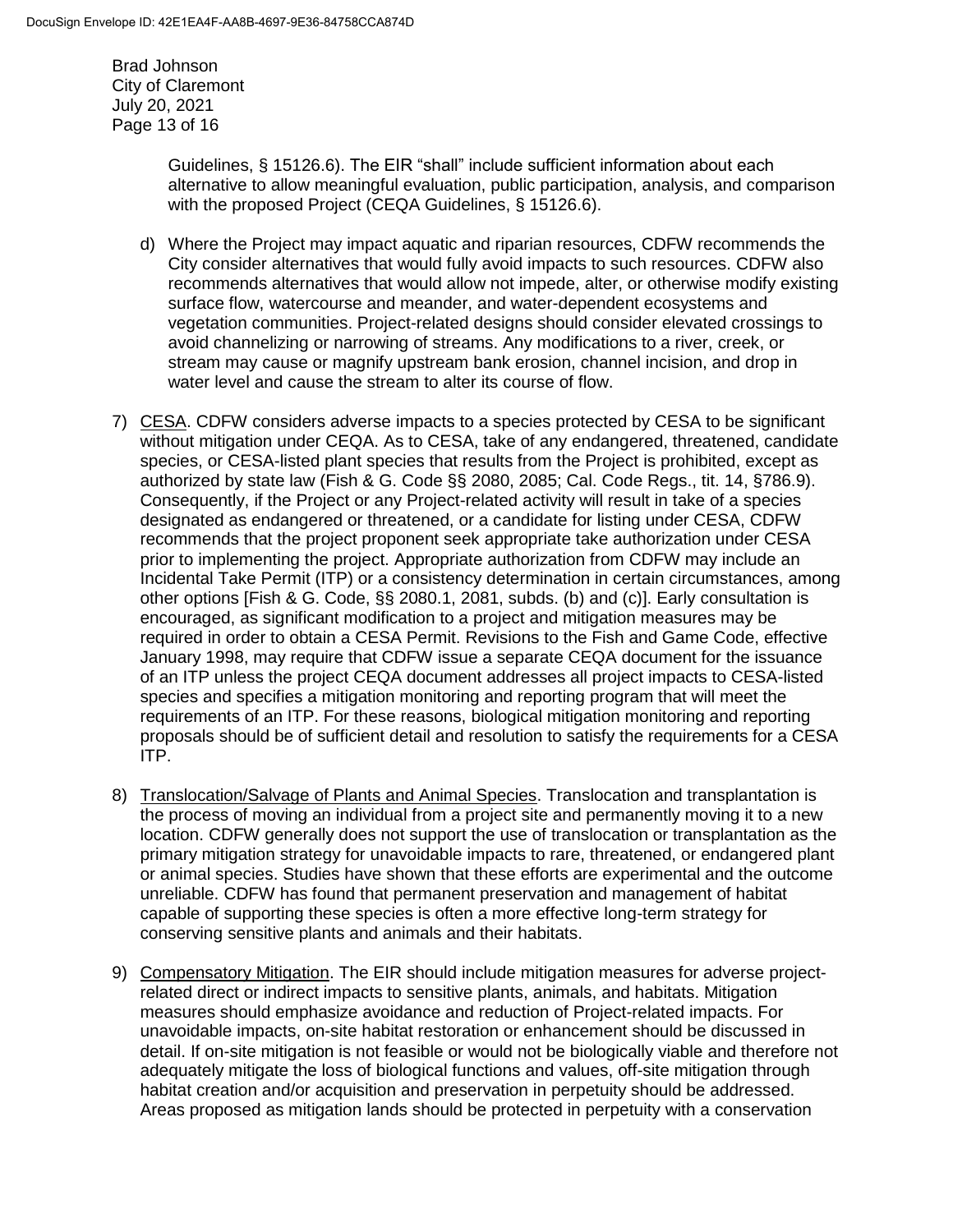Brad Johnson City of Claremont July 20, 2021 Page 14 of 16

> easement, financial assurance and dedicated to a qualified entity for long-term management and monitoring. Under Government Code, section 65967, the Lead Agency must exercise due diligence in reviewing the qualifications of a governmental entity, special district, or nonprofit organization to effectively manage and steward land, water, or natural resources on mitigation lands it approves.

10) Long-term Management of Mitigation Lands. For proposed preservation and/or restoration, the EIR should include measures to protect the targeted habitat values from direct and indirect negative impacts in perpetuity. The objective should be to offset the project-induced qualitative and quantitative losses of wildlife habitat values. Issues that should be addressed include (but are not limited to) restrictions on access, proposed land dedications, monitoring and management programs, control of illegal dumping, water pollution, and increased human intrusion. An appropriate non-wasting endowment should be set aside to provide for long-term management of mitigation lands.

## **Conclusion**

CDFW requests consultation with the City before and during preparation of the EIR in order to resolve potential concerns regarding impacts on biological resources. The consultation will further help prepare a CEQA document that will meet CDFW's needs as a Responsible Agency [CEQA Guidelines, §§ 15006(g), 15083].

We appreciate the opportunity to comment on the NOP for the Clara Oaks Specific Plan Project to assist the City of Claremont in identifying and mitigating Project impacts on biological resources. If you have any questions or comments regarding this letter, please contact Ruby Kwan-Davis, Senior Environmental Scientist (Specialist), at [Ruby.Kwan-Davis@wildlife.ca.gov](mailto:Ruby.Kwan-Davis@wildlife.ca.gov) or (562)-619-2230.

Sincerely,<br>
Sincerely,

Erinn Wilson-Olgin

-B6E58CFE24724F5... Erinn Wilson-Olgin Environmental Program Manager I South Coast Region

#### ec: CDFW

Erinn Wilson-Olgin, Los Alamitos – [Erinn.Wilson-Olgin@wildlife.ca.gov](mailto:Erinn.Wilson-Olgin@wildlife.ca.gov) Victoria Tang, Los Alamitos – [Victoria.Tang@wildlife.ca.gov](mailto:Victoria.Tang@wildlife.ca.gov) Ruby Kwan-Davis, Los Alamitos – [Ruby.Kwan-Davis@wildlife.ca.gov](mailto:Ruby.Kwan-Davis@wildlife.ca.gov) Felicia Silva, Los Alamitos – [Felicia.Silva@wildlife.ca.gov](mailto:Felicia.Silva@wildlife.ca.gov) Frederic Rieman, Los Alamitos – [Frederic.Rieman@wildlife.ca.gov](mailto:Frederic.Rieman@wildlife.ca.gov) Susan Howell, San Diego - Susan. Howell@wildlife.ca.gov CEQA Program Coordinator, Sacramento – [CEQACommentLetters@wildlife.ca.gov](mailto:CEQACommentLetters@wildlife.ca.gov)  State Clearinghouse, Office of Planning and Research – [State.Clearinghouse@opr.ca.gov](mailto:State.Clearinghouse@opr.ca.gov)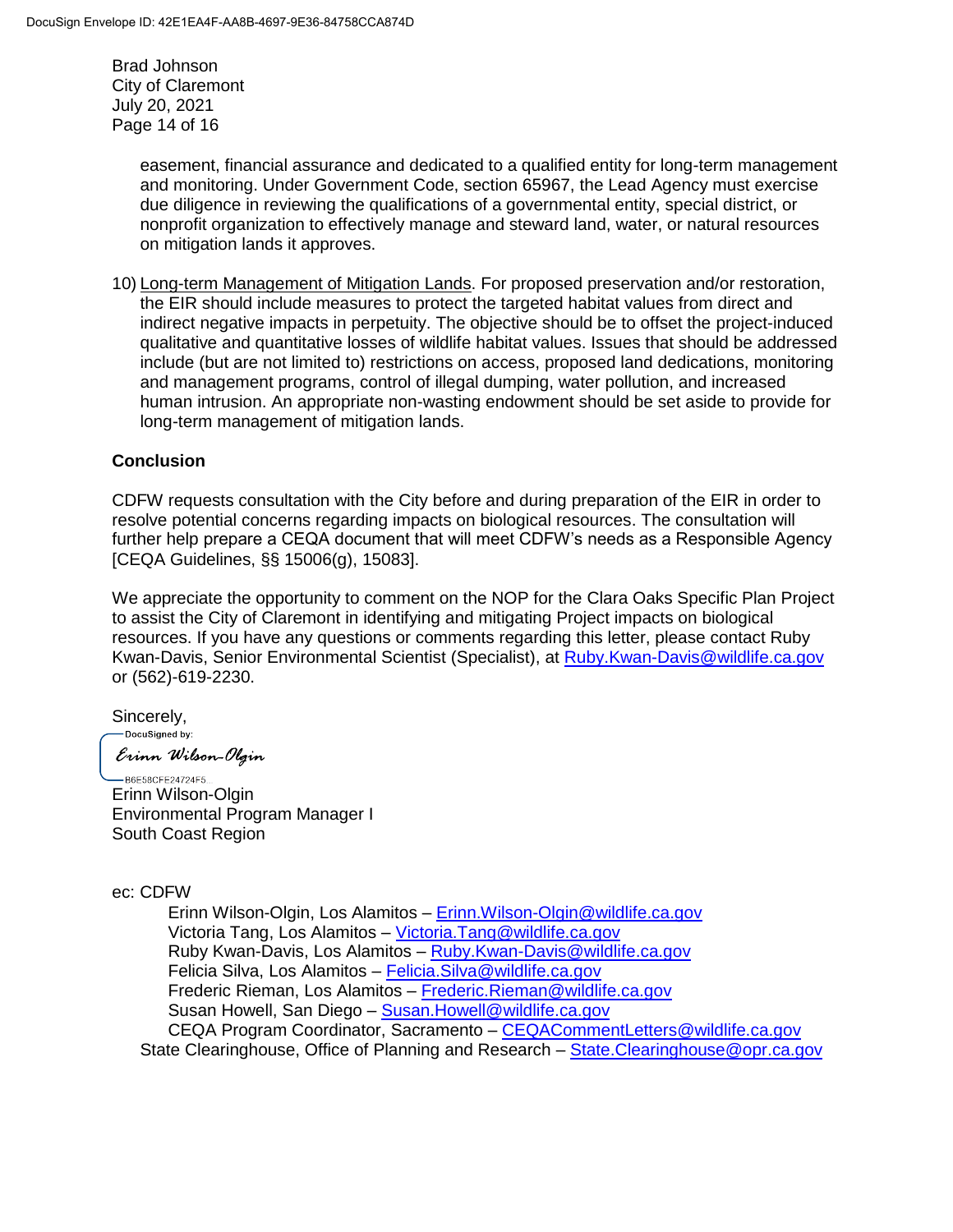Brad Johnson City of Claremont July 20, 2021 Page 15 of 16

## **References**

- Block, W.M., Morrison, M.M., Verner, J. 1990. Wildlife and oak-woodland interdependency. Fremontia 18(3):72-76.
- [CDFWa] California Department of Fish and Wildlife. 2021. Lake and Streambed Alteration Program. Available from:<https://wildlife.ca.gov/Conservation/LSA>
- [CDFWb] California Department of Fish and Wildlife. 2021. Natural Communities. Available from:<https://wildlife.ca.gov/Data/VegCAMP/Natural-Communities>
- [CDFWc] California Department of Fish and Wildlife. 2021. California Natural Diversity Database. Available from:<https://wildlife.ca.gov/Data/CNDDB>
- [CDFWd] California Department of Fish and Wildlife. 2021. Survey and Monitoring Protocols and Guidelines. Available from: https://wildlife.ca.gov/conservation/survey-protocols
- [CDFWe] California Department of Fish and Wildlife. 2021. California Natural Diversity Database. Available from:<https://wildlife.ca.gov/Data/CNDDB>
- [CDFW] California Department of Fish and Wildlife. 2018. Protocols for Surveying and Evaluating Impacts to Special Status Native Plant Populations and Sensitive Natural Communities. Available from: <https://nrm.dfg.ca.gov/FileHandler.ashx?DocumentID=18959&inline>
- [CDFW] California Department of Fish and Wildlife. 2013. CDFW Departmental Bulletin. Human/Wildlife Interactions in California: Mountain Lion Depredation, Public Safety, and Animal Welfare. Available from:

<https://nrm.dfg.ca.gov/FileHandler.ashx?DocumentID=68271&inline>

- Calflora: Information on California plants for education, research and conservation, with data contributed by public and private institutions and individuals, including the Consortium of California Herbaria. 2021. Berkeley, California: The Calflora Database [a non-profit organization]. [Accessed 7 July 2021]. Available from:<https://www.calflora.org/>
- Cowardin, L.M., V. Carter, F.C. Golet, and E.T. LaRoe. 1979. Classification of wetlands and deepwater habitats of the United States. U.S. Fish and Wildlife Service. FWS/OBS-79/31. Washington, DC.
- County of Los Angeles. 2021. Open Data. Fire Hazard Severity Zones. [Accessed 1 July 2021]. Available from:<https://data.lacounty.gov/dataset/Fire-Hazard-Severity-Zones/jwg2-9k5y>
- Fernandez-Juricic, E., Zahn, E.F., Parker, T., Stankowich, T. 2009. California's endangered Belding's savannah sparrow (*Passerculus sandwichensis beldingi*): Tolerance of Pedestrian Disturbance. Avian Conservation and Ecology 4(2):1.
- Gaynor, K.M, Hojnowski, C.E., Carter, N.H., Brashares, J.S. 2018. The influence of human disturbance on wildlife nocturnality. Science 360:1232-1235.
- Griffin and Muick. 1990. California Native Oaks: Past and Present. Fremontia 18(3): 4-12.
- Hillman, M.D., Karpanty, S.M., Faser, J.D., Derose-Wilson, A. 2015. Effects of Aircraft and Recreation on Colonial Waterbird Nesting Behavior. The Journal of Wildlife Management 79(7): 1192-1198.
- Lucas, E. 2020. Recreation-related disturbance to wildlife in California better planning for and management of recreation are vital to conserve wildlife in protected areas where recreation occurs. California Fish and Wildlife, Recreation Special Issue 2020 pp 29-51. Available from:<https://nrm.dfg.ca.gov/FileHandler.ashx?DocumentID=178943&inline>
- Miller, S.G., Knight, R.L., and C.K. Miller. 2001. Wildlife Responses to Pedestrians and Dogs. Wildlife Society Bulletin 29(1): 124-132.
- Mitrovich, M., Larson, C.L., Barrows, K., Beck, M., Unger, R. Balancing conversation and recreation. 2020. California Fish and Wildlife, Recreation Special Issue 2020 pp 11-28 Available from:<https://nrm.dfg.ca.gov/FileHandler.ashx?DocumentID=178943&inline>